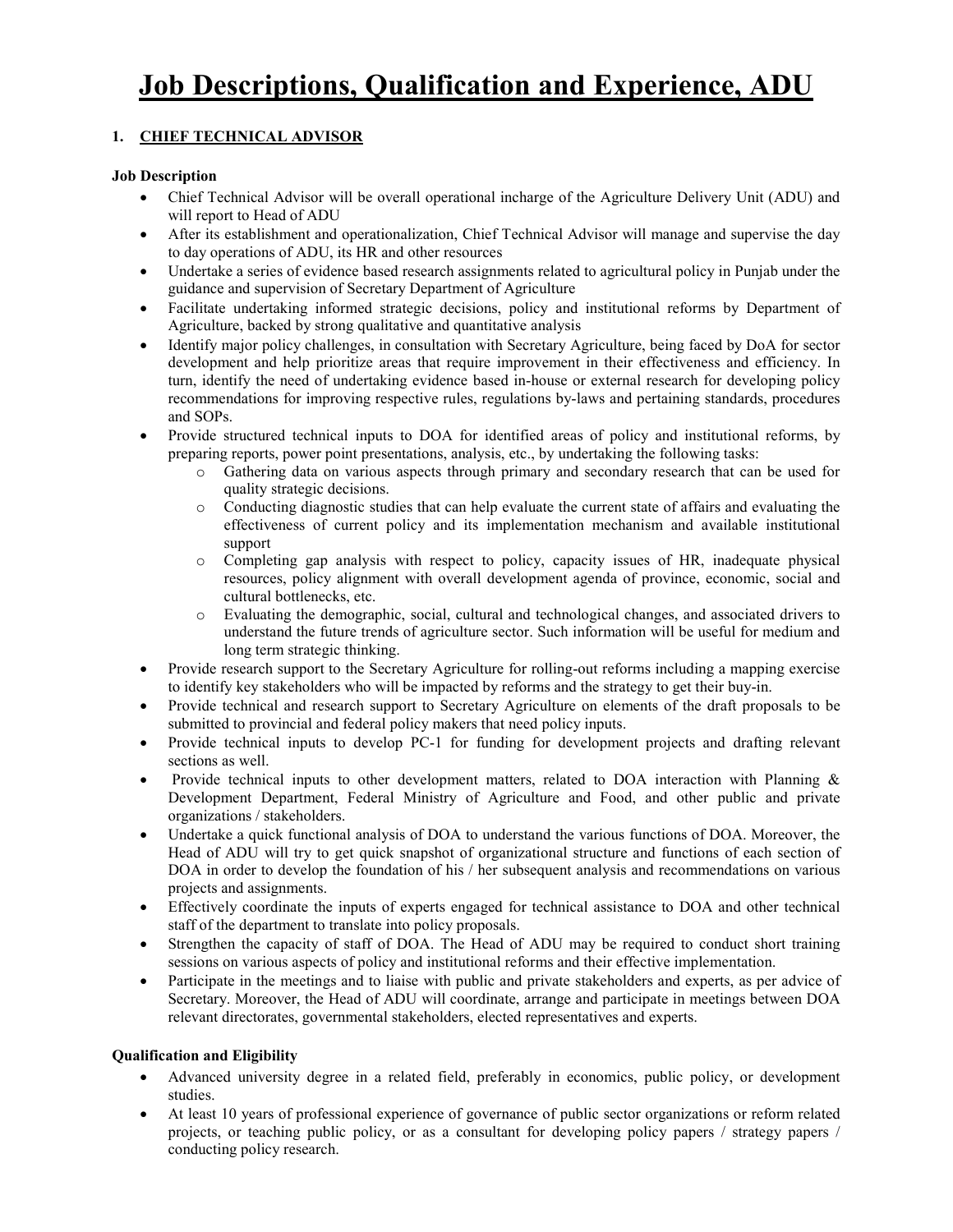- Experience of working in government or on various committees / boards / task force constituted to develop the vision / strategy / reforms / restructuring / transformation of sectors or ministries are preferred.
- Good understanding of agriculture sector of Pakistan and of other countries.
- Strong analytical and writing skills, and experience of presenting complex technical information in a comprehensible way for non-specialist readers.
- He / she must be well versed with the vision, policy and strategy documents, so far been developed by governmental or development agencies for policy and institutional reforms in Pakistan / Punjab.
- Good communication skills and fluency in English and Urdu.
- Previous work experience in similar role in agriculture sector in Pakistan or abroad will be an advantage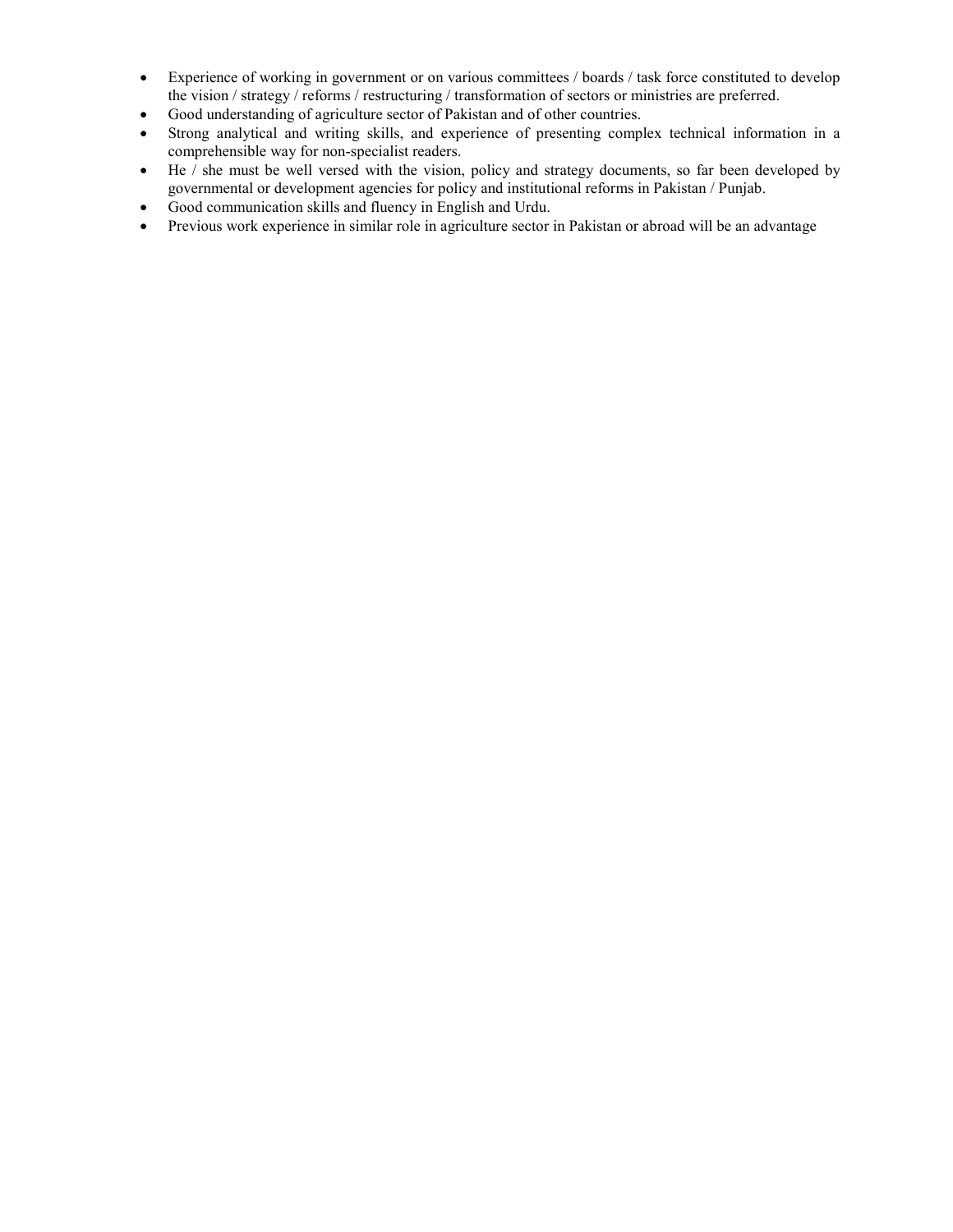### **2. PROCUREMENT SPECIALIST**

#### **Job Description**

- Provide technical support in procurement of good and services to DoA and serve as the focal person of for all procurement maters referred to ADU by other directorates of DoA
- Supports DoA's procurement planning, preparation of bidding documents, evaluation of bids and implementation of ongoing and future ADP Projects.
- Provision of researched information for formulation and implementation of contract strategy and strategic procurement in the ADU including tendering processes and evaluation, managing the contract and contractor, legal considerations and payment conditions, sourcing strategy, supplier selection and evaluation, quality management, e-procurement introduction.
- Prepare contracts and provide overall guidance to all implementing agencies with DoA in compliance with PPRA and other applicable guidelines, rules and regulations.
- Assist M&E Specialist and other relevant persons in monitoring of projects and procurement activities.
- Develops annual procurement plans of various directorates of DoA under the guidance of Head of ADU and relevant DGs.
- Elaboration of proposals and implementation of cost saving and reduction strategies in consultation with Head of ADU and other senior officials.
- Under the guidance of Head of ADU and in close coordination with ICT Specialist, develop and implement Procurement Management Information System to automate DoA's procurement processes.

- Have a master's degree MBA/MPA or equivalent
- Have at least 10 years of procurement related working experience
- Sound technical knowledge of best procurement practices and government systems and procedures, particularly PPRA Rules, Procedures and Guidelines, procurement cycle and logistic and supply chain management.
- Experience in supporting change management or procurement of services.
- Knowledge of donor supported project management procedures is an advantage.
- Strong management and team building skills, ability to work under pressure, excellent interpersonal skills and ability to work effectively with a range of stakeholders.
- Excellent proficiency in English and Urdu (oral and written)
- Proficient in using ICT tools such as Microsoft Office, MS Project etc are required.
- Previous work experience in similar role in agriculture sector in Pakistan or abroad will be an advantage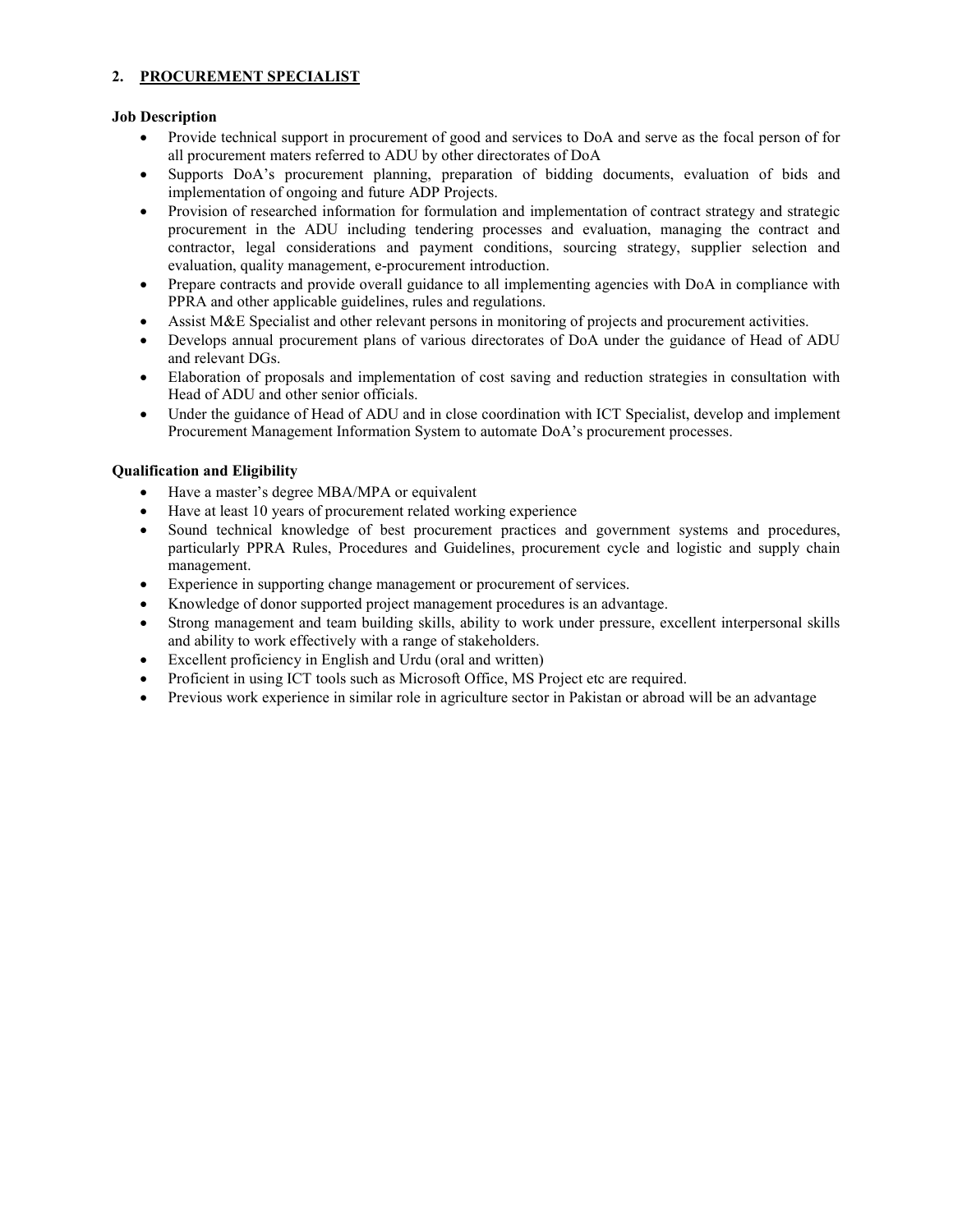### **3. MONITORING & EVALUATION ADVISOR**

### **Job Description**

- Design monitoring and evaluation system containing the indicators, sources of information, baseline and data collection schedule with responsibility of collection, analysis and dissemination
- Devising guidelines and making improvements in the overall reporting, monitoring and evaluation regime
- Developing an ICT-based reporting interface for managing and analyzing data reported by monitors, Field, Extension, Crop Reporting or any other source as deem appropriate by DoA
- Timely dissemination of processed data and outcomes of the review meetings to DoA for effective performance management
- Reviewing quality of reported data, through validation and triangulation
- Managing any third party agency required as per the M&E framework
- Organize reviews of performance of contractors as per the contracts
- Provide information support to different stakeholders in managing requests for new information
- Developing and managing an interface for reporting and monitoring data of districts and various administrative units of DoA for shared and easy access
- Manage flows of data and information
- Promote best-practice, lessons learned and sharing  $&$  exchange of innovative solutions
- Any other function assigned by the Secretary Agriculture

- Master Degree in Project Management/Research Methods/M&E/MBA, or other relevant administrative Sciences from a well reputed HEC recognized national or international University/Institute/College.
- Minimum 10 years of verifiable work experience, with progressively increasing level of responsibility in public or private sector at monitoring and evaluation positions
- Proven record and expertise in rigorous quantitative and qualitative research and implementation of analytical methods
- Demonstrated hands-on practical experience of setting up and managing dashboard monitoring system preferably in the cash disbursement environment
- Proficiency in the use of ICTs and job specific applications
- Previous work experience in similar role in agriculture sector in Pakistan or abroad will be an advantage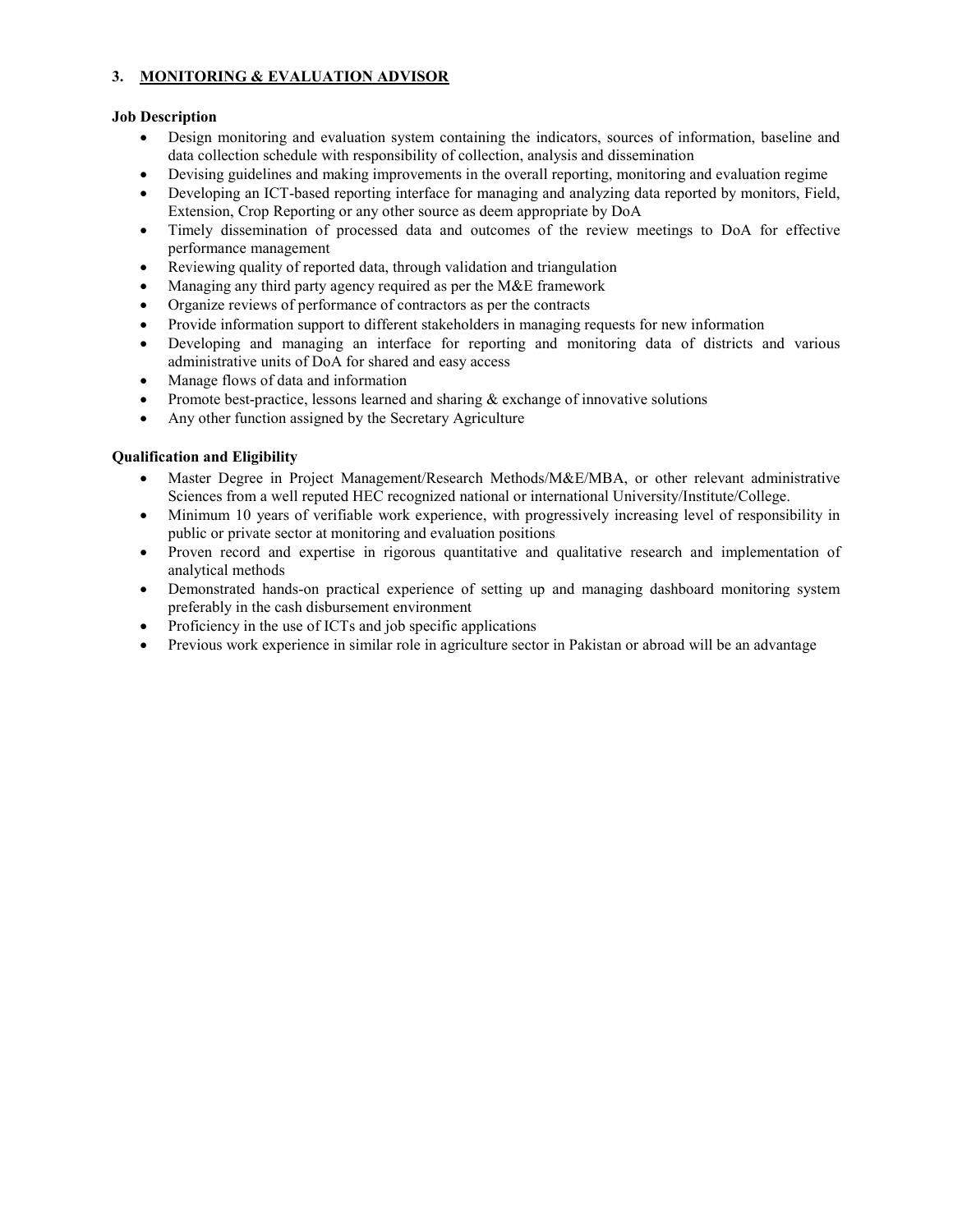### **4. STRATEGY AND POLICY ADVISOR**

#### **Job Description**

- Well versed with agriculture dynamics of Punjab, specially strategy and policy related issues
- Intimate knowledge of Punjab's agriculture policies and laws
- Proficient in strengthening strategy, planning, policy formulation functions and processes
- Ability to identify major policy challenges, and undertaking evidence based qualitative and quantitative research, either in-house or by other partners, for developing policy recommendations for improving rules, regulations by-laws and pertaining standards, procedures and SOPs
- Collaborate within DoA and its wings to ensure policy integration, coordination, and innovation
- Ability to work with various strategic groups to develop proposals to address major policy and strategy issues and challenges being faced by agriculture department
- Communicates to peers and colleagues about the Agriculture, Policy, Programs and Initiatives
- Developing and maintaining program manuals and base documents for program interventions as well as a robust portfolio of best practice solutions in agriculture sector
- In-depth understanding of cutting edge developments in strategies and solution design in the agriculture sector
- Well versed with sector trends/innovations and analyses of other top organizations in the agriculture sector
- Leading the development of long-term Agriculture Program & strategy
- Supports and gives policy advise on DoA's ADP portfolio
- Works with the key persons within department and keeps close coordination with M&E Advisor to support systematic program monitoring for projects and initiatives
- Become recognized as a model servant leader in the organization
- Deliver very high quality products in a timely manner
- Use feedback to grow as a professional
- Be proactive and independent take initiative and be able to operate effectively on "commander's intent" with little supervision
- "Getting the job done" even if this means long/unusual hours

- Bachelors/Master's degree in Agriculture Engineering/Agricultural economics/Development economics/Public Policy, International Development, Agriculture, International Business or agriculture & rural development or equivalent
- More than 08 years of experience in the agricultural and/or international development sector
- Experience of working on agriculture related projects and initiatives in Punjab province preferred
- Experience with building, training, and mentoring teams to set and achieve measurable goals
- Strong quantitative and analytical skills with a proven record of applying quantitative frameworks to facilitate data driven decision-making
- Working knowledge of cooperative and market based agricultural development approaches
- Effective verbal and written communication and presentation skills in English.
- Advanced skills across Microsoft Office programs, specifically in Excel
- Demonstrated ability to operate effectively in high stress situations and adapt to rapidly changing work environments
- An interest in and commitment to ending extreme poverty in remote, rural areas
- A positive attitude and willingness to put farmers and mission first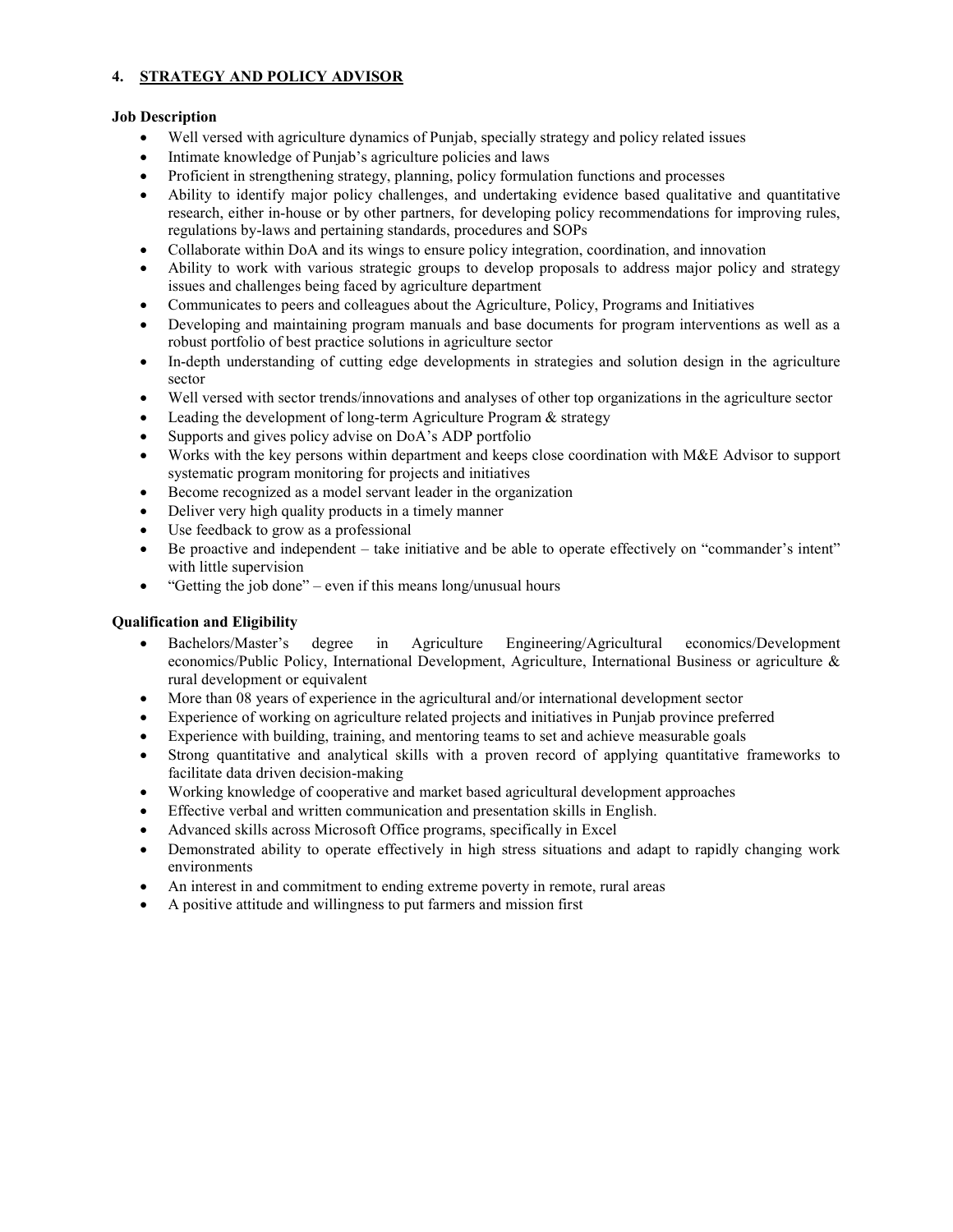### **5. INFORMATION AND TECHNOLOGY SPECIALIST**

### **Job Description**

- Conduct analysis of ICT needs and requirements of DoA provide innovative recommendations in line with international best practices of ICT models, e-governance, e-agriculture and sustainability of resources
- Develop a fair idea of current ICT regime in Punjab Agriculture Department, emerging concepts of eagriculture in comparable countries, and various models, piloted by public & private sector agencies in Pakistan.
- Identify and prioritize major challenges in sector development, service delivery, and operational management, in consultation with Head of Delivery Unit, that could be addressed by introducing the ICT based innovative approaches to implement robust strategies and interventions to transform agriculture sector.
- Undertake a quick functional analysis of DOA to understand the various functions of DOA. Moreover, the ICT Specialist will get quick snapshot of systems / processes of each wing of DOA in order to scan the scope of ICT based applications.
- With the clear understanding of the innovative ICT-based approaches for agriculture sector, identify and quantify the scope of ICT projects in current operational management and service delivery areas to improve productivity, efficiency, transparency and effectiveness. Technology use to transform the existing agriculture practices by providing continuous advisory services, weather forecast, pest and disease prevalence, market rates information, etc., through mobile phone and website could be some potential areas.
- Work on developing ICT based models / applications that can help collect crop data in real time and to estimate the total individual crops production in Punjab, to preempt shortage or glut in market, by taking necessary steps.
- Provide structured technical inputs to DOA for identified areas to introduce ICT based projects, by preparing feasibility, technology options analysis, process flow, technology specifications, cost implication, etc.
- Develop TORs and tender documents / PC1 for hiring the services of IT companies, if DOA decides to develop any software / application / database.
- If required, provide project management support to DOA to coordinate / monitor the ICT service providers, to ensure the quality and specifications.
- As per need basis, provide technical inputs to all matters having ICT angle, that come in discussion with Planning & Development Department, Federal Ministry of Agriculture and Food, and other public and private organizations / stakeholders. He /she will provide strong technical support and guidance to other teams working in / with DOA. The specific details shall be set forth by Head of ADU, as per need.
- Provide written comments on ICT related proposals, emanating from Punjab Information Technology Board (PITB), Marketing Information Wing of DOA, Crop Reporting, etc.
- Participate in the meetings and to liaise with public and private stakeholders and experts on various aspects of agriculture sector, as per advice of Head of ADU. Moreover, the ICT Specialist will coordinate, arrange and participate in meetings between DOA relevant directorates, governmental stakeholders, elected representatives and experts, as and when required.

- Bachelor's or Master's degree in Computer System, Computer Engineering, Information Systems, Software Development or related field. Master's degree in management, project management or PMP certification will be an added advantage.
- A minimum of ten years of relevant work experience in the public or private sector, working with multiple ICT projects.
- Hands on experience and familiarity with ICT-based innovative concepts for agriculture sector. Well versed with the various ICT based development model / approaches used in agriculture sector of Pakistan or abroad.
- Good working knowledge about application of ICTs for rural areas and development, commonly known as "ICT4D".
- Vastly experienced in writing requirements and functional design specification documents.
- Knowledge of mobile applications and telecommunication related communication methods.
- Deep understanding and exposure to coding on various platforms including Microsoft, Oracle etc.
- Strong technical skills in databases and GIS applications
- Good communication skills and fluency in English and Urdu.
- Previous work experience in similar role in agriculture sector in Pakistan or abroad will be an advantage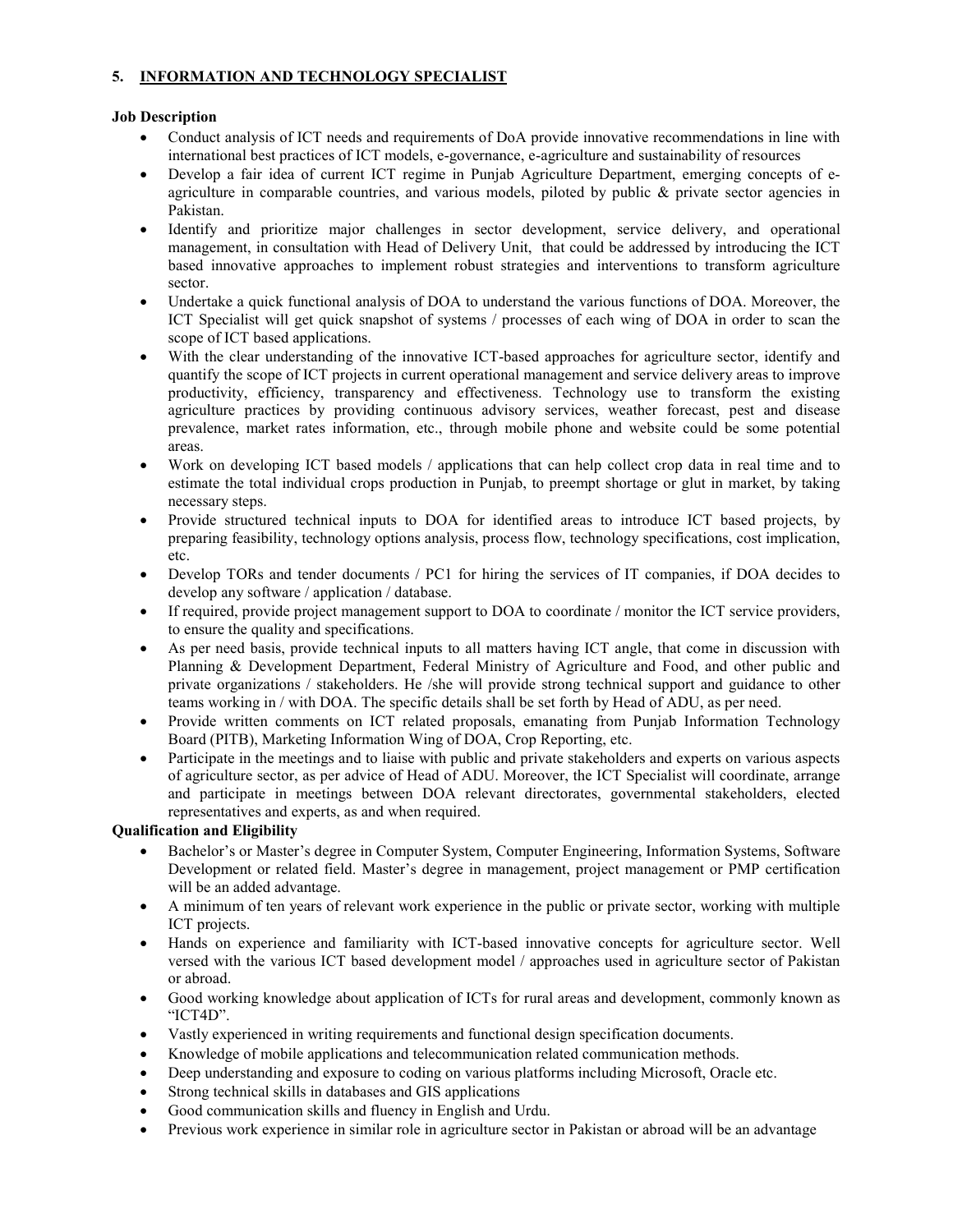### **6. FINANCIAL ADVISOR**

### **Job Description:**

The responsibilities of the Financial Advisor will include but not limit to the following:

- Develop strategies for improvement in financial management and planning of various programs and schemes in close collaboration with the senior officials and various Wings of Agriculture Department
- Conduct financial analysis on schemes and programs of Agriculture Department, especially those being implemented by the private sector service providers, ensuring that maximum benefit is being extended to the farmers at least cost to the Government
- Provide technical guidance on access to finance and insurance promotion related issues and work with stakeholders to identify gaps and advise solutions for finance options that are accessible, appropriate and affordable
- Establish strong relationships and work closely with credit, banking and insurance institutions to develop financial products and services appropriate to targeted agriculture segments
- Collaborate with financial institutions on access to finance, capacity building initiatives, products and service improvisation to ensure products are designed to facilitate agriculture financing by improving ability to prepare, access and manage credit/finance
- Assesses risks and internal controls by identifying areas of non-compliance; develop and evaluate manuals and financial processes; identifying process weaknesses and inefficiencies and operational issues.
- Supports external auditors by coordinating information requirements.
- Provides financial control information by collecting, analyzing, and summarizing data and trends.
- Carryout any additional task assigned by Secretary, Agriculture and/or Chief Technical Advisor, Agriculture Delivery Unit

### **Qualification, experience and age requirements**

- Qualified Accountant/Banker/Economist (CA, ACCA, Equivalent), Bachelor's or Master's Degree in financial services/Financial Services Management, Business, Accounting & Finance, or Commerce from local/international educational institution
- Minimum 06 years of experience working in the banking/insurance/ financial industry with local or international firms, federal/provincial public sector or private sector organizations
- Well-developed written and oral communication skills in English
- Not more than 50 years of age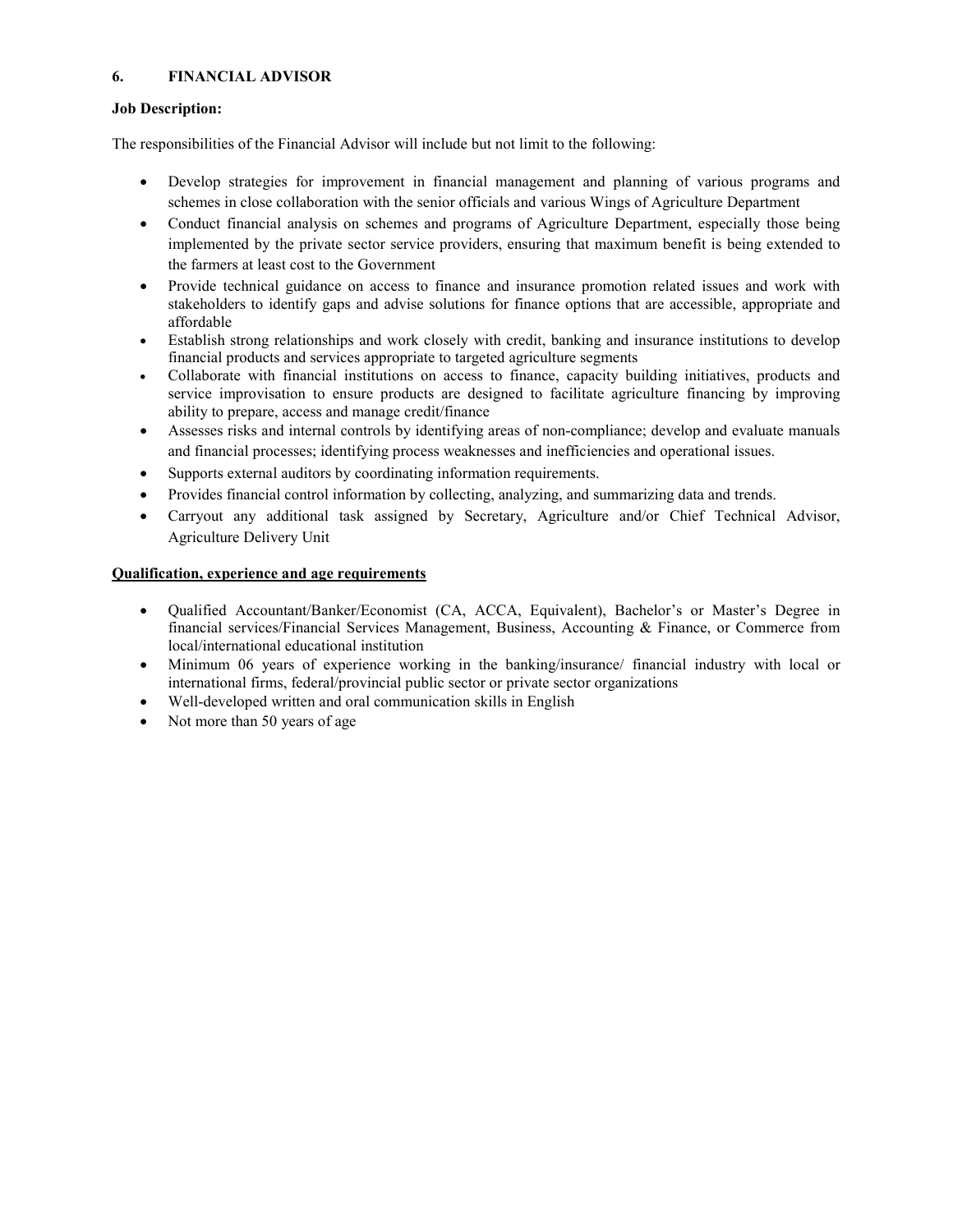### **7. PROCUREMENT ANALYST**

The Procurement Analyst will be responsible for assisting Procurement Advisor of Agriculture Delivery Unit (ADU) in activities related to procurement of goods, works and consultancy services to be implemented according to the Punjab Government Procurement Rules/Guidelines (2014, as amended from time to time). In particular, the Procurement Analyst will assist the ADU in carrying out the tasks detailed below, and other tasks as necessary:

- Independently review, analyses and comment on a wide variety of procurement issues and documents. Assists Procurement Advisor in the implementation of procurement activities by conducting preliminary procurement reviews programs/projects.
- Handle a variety of informational requests from Agriculture Delivery Unit (ADU) staff, staff from other wings, departments, donors, consultants and Government, and draft standard communications on procurement on behalf of the ADU.
- Review and/or prepare drafts for procurement chapters/sections for programs/projects lending documents. Participate, as a junior team member, in program/project missions, meetings with donors/partners officials and provide guidance on Government procurement regulatory regime and procedures and available options.
- Preparing the General / Specific Procurement Notice, Request for Ouotations (RFOs), Invitation for Bids (IFBs), Request for Expressions of Interest (REOIs) and other solicitation documents whenever required.
- Preparing and amending the bidding documents as needed and contribute to the preparation of Terms of References (TOR).
- Preparing and updating the Programs/Projects' Annual Procurement Plan and Budget detailing contract packages (including estimated cost) for goods, consultancy services and non-consulting services, the procurement/selection methods and processing times until completion of each procurement activity.
- Ensuring timely receipt of the goods and consultant's status reports and contributing to preparing the progress reports.
- Maintaining all correspondence, bidding documents, evaluation reports and other documents related to the program/project.
- Participating in bid/proposal opening sessions, bid and proposal evaluations and ensuring that the appropriate Guidelines are followed to arrive at the recommendations for award of contracts.
- Participating in procurement audits and reviews of the Program/Project.
- Assisting in dealing with claims, bid challenges and litigations relating to contracts and procurement.
- Assisting Procurement Advisor / Chief Technical Advisor on options and suitability of different procurement/selection methods, appropriateness and acceptability of local and/or international competitive procedures for the procurement of goods, works and services.
- Conduct ex-post procurement review of transactions by implementing wings/ departments.
- Any other related task assigned by Procurement Advisor or Chief Technical Advisor of ADU.

#### **Qualification, Experience and Eligibility:**

- Master's Degree in a relevant discipline (Business Administration, Supply Chain Management, Economics, Commerce, Law or equivalent) and less than 45 years of age
- Minimum of 04 years work experience of which, a proven track record of Three years' work in a procurement environment preferably in a public sector organization or an INGO involving international donor financed projects and Knowledge and understanding of public procurement system, basic knowledge of Government's procurement policies, processes and practices.
- Basic but diverse experience in the non-technical (e.g. commercial, procedural) aspects of procurement processing and analysis at all stages of the program/ project cycle.
- Proven analytical and evaluation skills, including the ability to independently provide well researched analyses of key procurement issues and problems and Strong written and verbal communication skills in English and Urdu with ability to prepare present and discuss findings in written and oral form.
- Not more than 45 years of age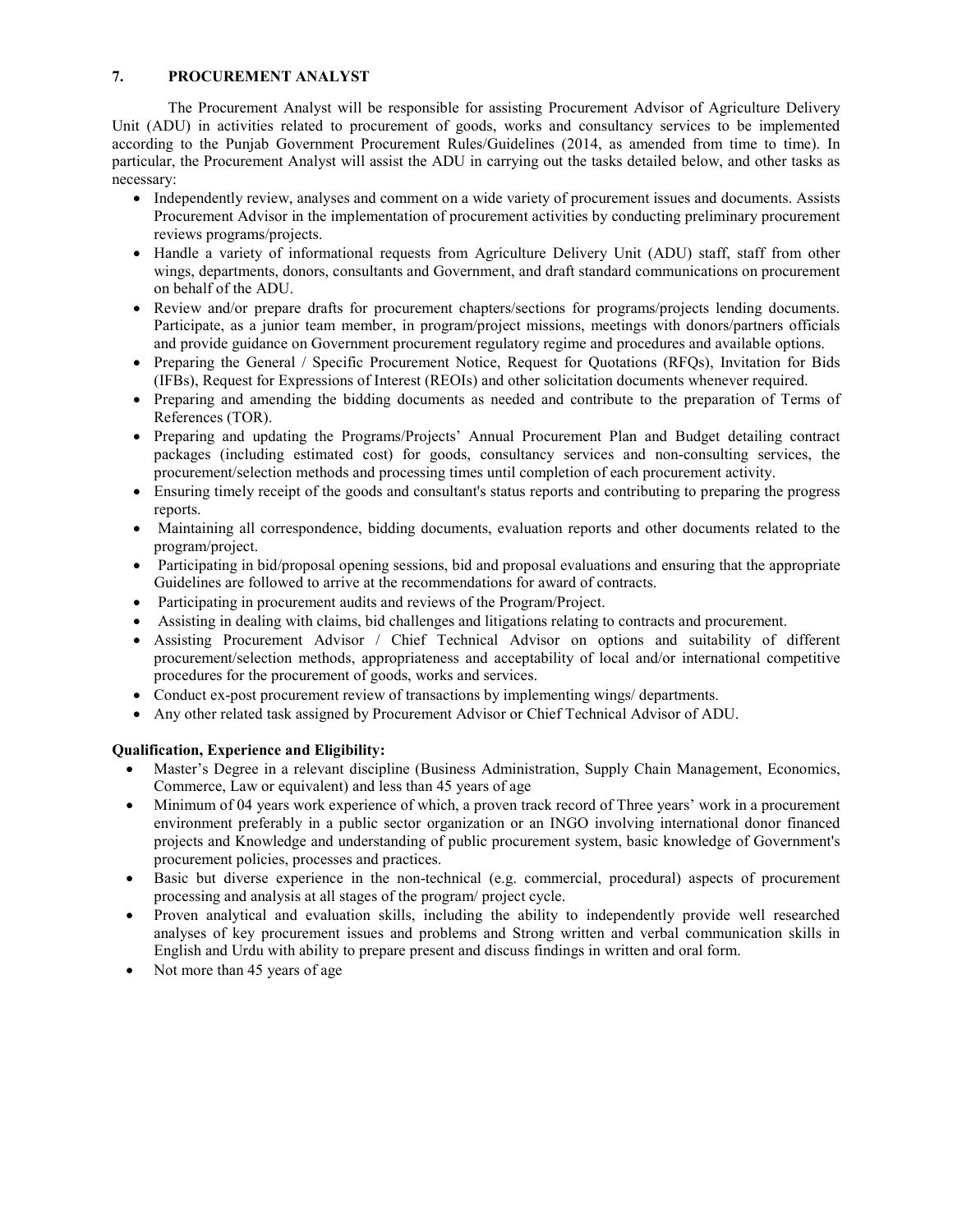### **8. MONITORING & EVALUATION ANALYST**

### **Job Description**

- Assist M&E Advisor in the development of the indicators
- Assist in coordinating collection of baseline data; provide regular support to the implementation of the PMP;
- Assist in finalizing ADU and M&E Advisor's contribution to the agriculture department's ADP and departmental Performance Monitoring Plan.
- Set and monitor performance targets for the M&E team, and works with the M&E team to achieve M&E targets on time and within available resource constraints.
- Participate in the baseline study, focus group and field visits and internal coordination meetings as needed to assure correct implementation of M&E design and provide quality control and management support.
- Work with the agricultural department to integrate M&E indicators into their work plans
- Work closely with the agricultural department to assess the progress of the ADP projects, departmental targets
- Analyze data to identify significant trends requiring corrective action, assess possible causes, and suggest solutions based on the field findings for further improvements of activities
- Focal point for communicating monitoring reports, disseminating to management for submission to stakeholders
- Oversee ongoing data verification process and Data Quality Assessments
- Meet deadlines in both narrative and quantitative reporting requirements
- Assist in preparation of monthly and quarterly analytical M&E reports (both qualitative and quantitative), and additional reports as requested by management.
- Write qualitative and quantitative reports, lessons learned and case studies from various M&E activities.
- Devote him- or herself to learning a range of M&E tools available to development practitioner.
- Provide technical assistance to help other staff understand M&E systems and requirements.
- Demonstrated conceptual, mathematical, analytical and problem-solving skills
- Can work well under time pressure, meet deadlines, and balance competing tasks
- Ability to understand and analyze data and economic at the firm, industry and market levels
- Excellent organization, planning and time-management skills
- Demonstrated excellent oral and written communication skills in English
- Excellent interpersonal skills in order to conduct interviews with a variety of stakeholders
- Ability to articulate ideas, work within a team to accomplish objectives, and accept direction
- Proficiency in the use of Excel, Word and PowerPoint; statistical analysis tools are a plus.

- Bachelors or Master Degree in Agriculture/Agriculture Economics/M&E, Project Management/Research Methods/M&E/MBA, or other relevant administrative Sciences from a well reputed HEC recognized national or international University/Institute/College.
- Minimum 5 years of verifiable work experience, with progressively increasing level of responsibility in public or private sector at monitoring and evaluation positions
- Proven record and expertise in rigorous quantitative  $\&$  qualitative research  $\&$  implementation of analytical methods
- Demonstrated hands-on practical experience of setting up and managing dashboard monitoring system preferably in the cash disbursement environment
- Proficiency in the use of ICTs and job specific applications
- Previous work experience in similar role in agriculture sector in Pakistan or abroad will be an advantage and the applicant shall not be older than 45 years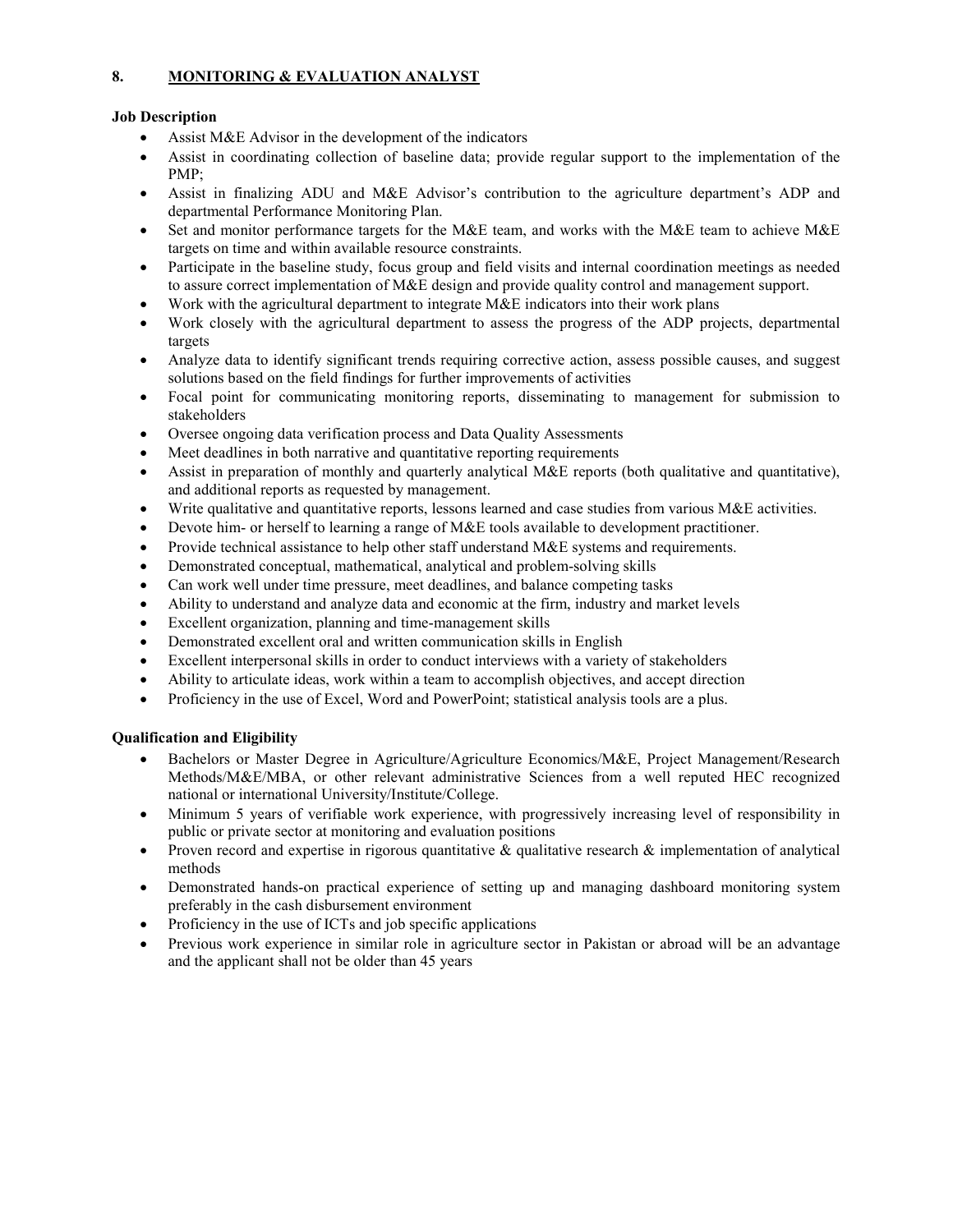### **9. STRATEGY AND POLICY ANALYST**

#### **Job Description**

- Well versed with agriculture dynamics of Punjab, specially strategy and policy related issues
- Intimate knowledge of Punjab's agriculture policies and laws
- Assists Strategy and Policy Advisor in strengthening strategy, planning, and policy formulation functions and processes by providing technical support
- Assists Strategy and Policy Advisor to identify major policy challenges, and undertaking evidence based qualitative and quantitative research, either in-house or by other partners, for developing policy recommendations for improving rules, regulations by-laws and pertaining standards, procedures and SOPs
- Assists Strategy and Policy Advisor to collaborate within DoA and its wings to ensure policy integration, coordination, and innovation
- Assists in communicating to peers and colleagues about the Agriculture, Policy, Programs and Initiatives
- Assists in developing and maintaining program manuals and base documents for program interventions as well as a robust portfolio of best practice solutions in agriculture sector
- Maintaining an in-depth understanding of cutting edge developments in strategies and solution design
- Assists Strategy and Policy Advisor in developing and maintaining up-to-date on sector trends/innovations and analyses of other top organizations in the agriculture sector
- Assists Strategy and Policy Advisor in leading the development of long-term Agriculture Program & strategy
- Assists Strategy and Policy Advisor in providing technical support and policy advise on DoA's ADP portfolio
- Works with the key persons within department and keeps close coordination with M&E Team to support systematic program monitoring for projects and initiatives
- Become recognized as a model servant leader in the organization
- Deliver very high quality products in a timely manner
- Be proactive and independent take initiative and be able to operate effectively under the leadership of Strategy and Policy Advisor
- "Getting the job done" even if this means long/unusual hours

- Bachelors or Master's degree in Agriculture Engineering/Agriculture Economics/Public Policy, International Development, Agriculture, International Business, Agriculture and Rural Development, or equivalent from the HEC
- 5+ years of experience in the agriculture sector and/or international development sector;
- Experience of working in agriculture department on agriculture related projects and initiatives in Punjab province preferred
- Experience with building, training, and mentoring teams to set and achieve measurable goals
- Strong quantitative and analytical skills with a proven record of applying quantitative frameworks to facilitate data driven decision-making
- Working knowledge of cooperative and market based agricultural development approaches
- Effective verbal and written communication and presentation skills in English.
- Advanced skills across Microsoft Office programs, specifically in Excel
- Demonstrated ability to operate effectively in high stress situations and adapt to rapidly changing work environments. An interest in and commitment to ending extreme poverty in remote, rural areas
- Experience with key policy/decision makers of government would be a preference
- The applicant shall not be older than 45 years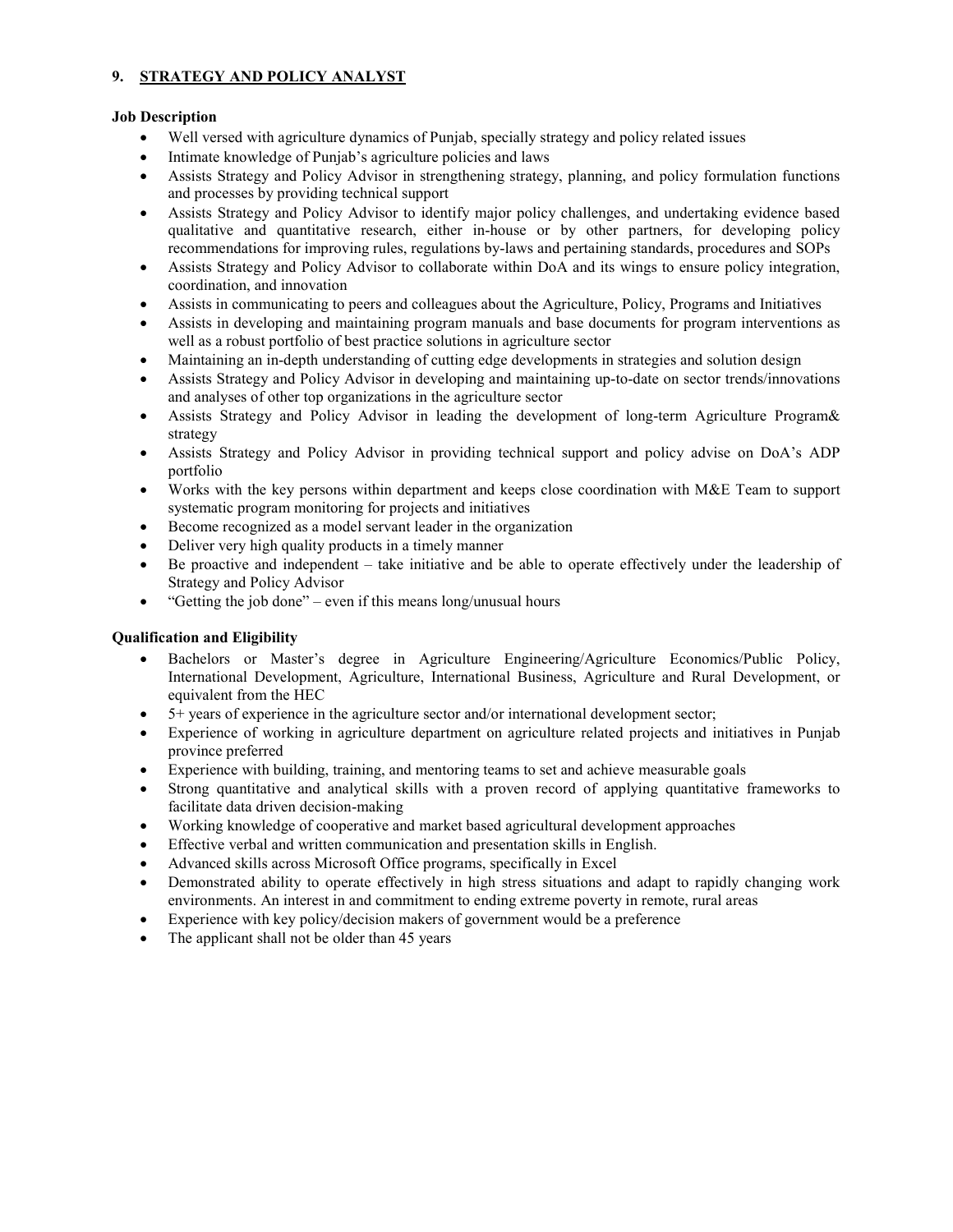### **10. PROGRAM IMPLEMENTATION ANALYST**

### **Job Description**

- Assists Programme Implementation Advisor that achieving planned results, document developmental impacts and resolve any implementation issues in an efficient and professional manner
- Assists in developing policies and procedures required for the improvement of existing programs and the implementation of new programs
- Assists in developing a performance management plan for agriculture department and contribute to data collection and synthesis and reporting.
- Ensure project and/or sectoral assessments are carried out, and participate in developing Statements of Work, field trips, data analysis and dissemination.
- Assists the Programme Implementation Advisor to develop programs for agriculture and rural development related activities in coordination with respective DGs and ensures that agriculture programs and implementing mechanisms used by various wings of department are realistic
- Conduct research and develop thorough analysis of opportunities and constraints to improve agriculture sector
- Provide analysis on agricultural trends and how these affect the development &implementation of agri programs
- Assists Program Implementation Advisor in providing expert advice to the office Secretary Agriculture on best agriculture practices, provides analysis and propose policy reforms
- Assists Program Implementation Advisor in providing expert advice on the development, procurement and monitoring of projects an
- d initiatives in agriculture department
- In close coordination with M&E Team, monitors and regularly evaluates ADP projects and activities; review of quarterly and annual project and financial reports paying particular attention to data pertaining to:
	- I. Activity performance indicators as identified within the Performance Management Plan (PMP) and Operational Plan;
	- II. Program objectives achievement, methodology and lessons learned paying particular attention to inputs, output and expected outcomes including economic, social, cultural, and technical factors; and
	- III. Financial indicators (e.g., expenditures, burn rate/pipeline analysis and congruity of expenditures against activities) and the need for incremental funding.
- Become recognized as a model servant leader in the organization
- Deliver very high quality products in a timely manner
- Use feedback to grow as a professional
- Be proactive and independent take initiative and be able to operate effectively under the leadership of Program Implementation Advisor
- "Getting the job done" even if this means long/unusual hours

- Bachelors or Master's degree or equivalent in agriculture/agriculture economics/rural development, international development or other closely related field is required.
- At least 05 years of prior work experience in the agriculture sector;
- Experience working with local communities and farmer's associations, development organizations, information dissemination and communication of agriculture issues is required.
- Proficiency in spoken and written English language skills
- The individual must have thorough knowledge in development theory, programming especially agriculture programs and policies; agricultural trade and food policies, land tenure and macro-economic, legal and policy framework.
- The individual must possess the capacity to critically analyze current agriculture issues.
- Initiative to carry out assigned tasks and strong interpersonal qualities is required.
- S/he must be able to generate creative ideas to plan, organize and execute complex agriculture-related activities, prepare precise and accurate reports using rigorous analytical and interpretive skills
- The applicant shall not be older than 45 years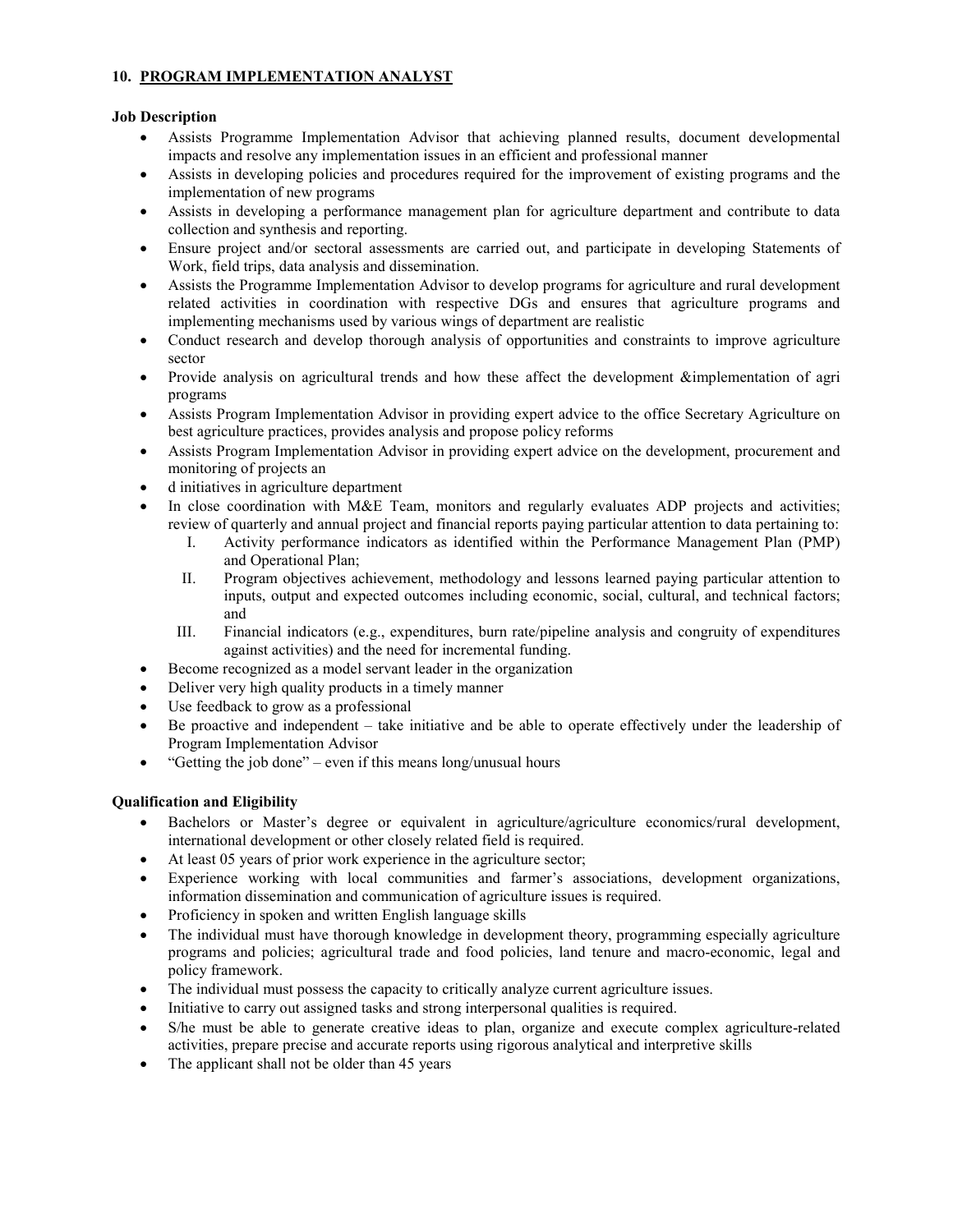### **11. ICT ANALYST**

### **Job Description**

- Provide structured technical inputs to ICT Advisor for identified areas to introduce ICT based projects, by preparing feasibility, technology options analysis, process flow, technology specifications, cost implication, etc.
- Provide input and assist ICT Advisor to develop TORs and tender documents / PC1 for hiring the services of IT companies, if DOA decides to develop any software / application / database.
- Take lead on assigned projects under the guidance and supervision of ICT Advisor.
- Coordinate on issue identification and resolution of the ICT systems and service.
- Review systems that have been developed and deployed, identify areas of improvement, provide input towards roadmaps of application releases and actively participate throughout the product development lifecycle.
- Coordinate with various wings of DOA, external departments and DOA technology partners to resolve system issues.
- As per direction of ICT Advisor, provide technical inputs to all matters having ICT angle, that come in discussion with Planning & Development Department, Federal Ministry of Agriculture and Food, and other public and private organizations / stakeholders. He /she will provide strong technical support and guidance to other teams working in / with DOA. The specific details shall be set forth by ICT Advisor, as per need.
- Participate and schedule meetings to liaise with public and private stakeholders and experts on various aspects of agriculture sector, as per advice of ICT Advisor. Moreover, the ICT Analyst will arrange, coordinate and participate in meetings between DOA relevant directorates, government stakeholders, elected representatives and experts, as and when required.
- Take lead on requirements gathering and then articulates and documents business requirements, functional and non-functional requirements for new and existing systems.
- Reach out to various DOA wings, vendors and other government department to identify and evaluate end user and business requirements.
- Ensure clean and accurate documentation that may include aspects such as business requirements, client requirements, and technical specifications, and write findings in form of reports, which may be used in professional publications or secretary level presentations.
- Under the direction of ICT Advisor, work with data in MS excel and manipulate the data with various formulas to generate desired results.
- Create User Acceptance Testing document, schedule UAT with various department wings, vendors and government department, conduct testing with relevant wings of DOA and at the end of testing submit final report to ICT Advisor.
- Create and assist ICT Advisor with development of AS-IS and TO-BE Business process diagrams as required from time to time.

- Bachelor's degree in any field from a recognized local or International University.
- A minimum of 4 years of relevant post-graduation experience in the public or private sector, working with multiple ICT projects
- Hands on experience and familiarity with ICT-based innovative concepts for agriculture sector. Well versed with the various ICT based development model / approaches used in agriculture sector of Pakistan or abroad.
- Good communication skills and fluency in English, Urdu and Punjabi
- Not more than 45 years of age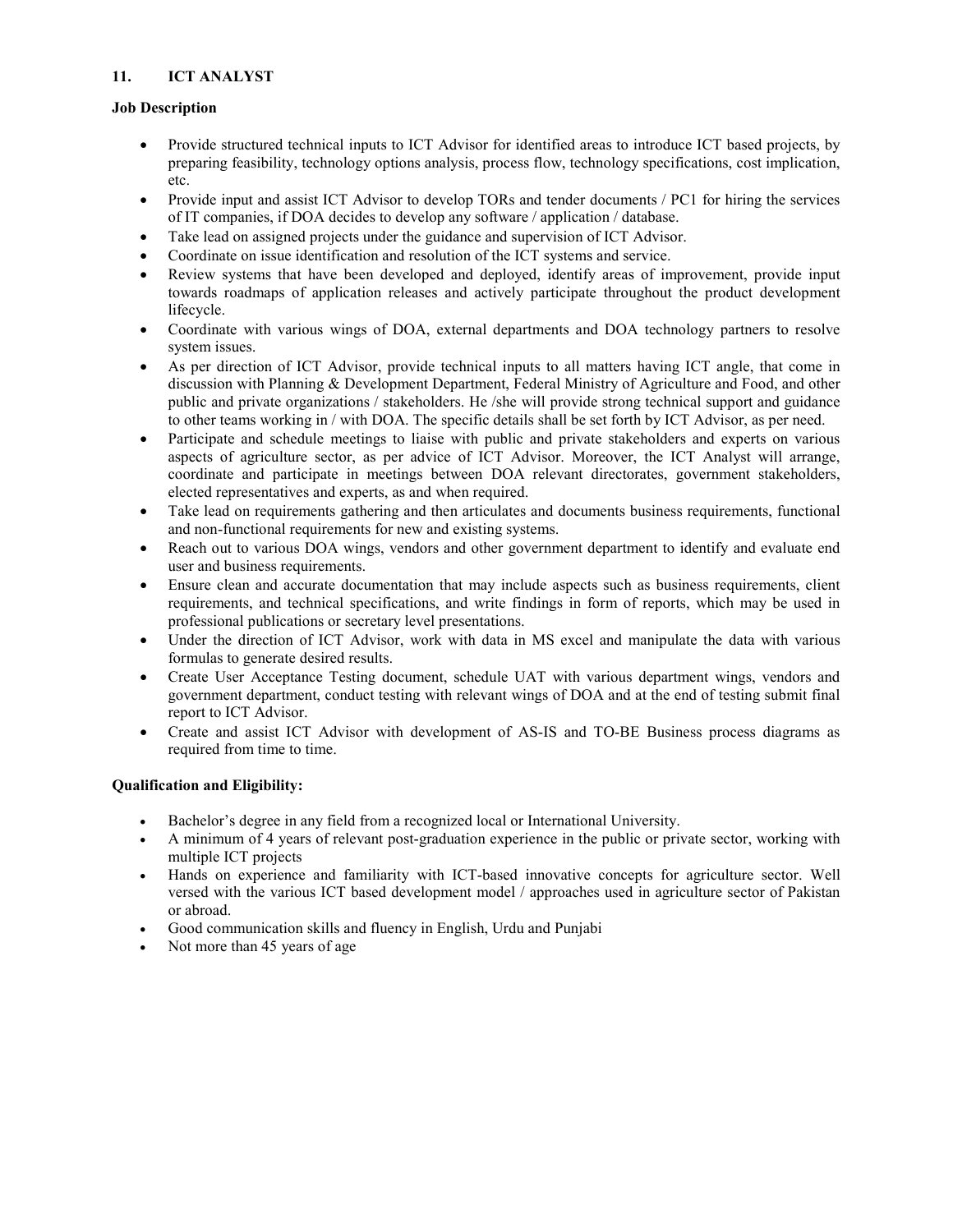### **12. FINANCIAL ANALYST**

### **Job Description:**

- Assist Financial Advisor to carryout financial assignments as depicted in his contract
- Help the Financial Advisor in development of strategy for improvement in financial management, planning and control regimes, in close collaboration with the senior officials and Wings of Agriculture Department
- Obtain, analyze and evaluate accounting documentation, financial data, previous reports, flowcharts etc. Identify loopholes and recommend risk aversion measures and cost savings
- To assist the Financial Advisor in provision of guidance and assistance in monitoring and evaluation and documentation of financial management and control related activities
- Coordinate with different wings of Agriculture Department in financial management, planning and implementation of control regimes related discussions at different forums
- Carryout any additional task assigned by Financial Advisor or Chief Technical Advisor, Agriculture Delivery Units

- Qualified Bachelors in Finance, Financial Services, Accounting, Commerce, Business Administration, Economics or equivalent
- Minimum 04 years of relevant post-graduation experience in banking, insurance, financial management, administration or development sector
- Must possess excellent Written, Communication and IT skills
- Not more than 45 years of age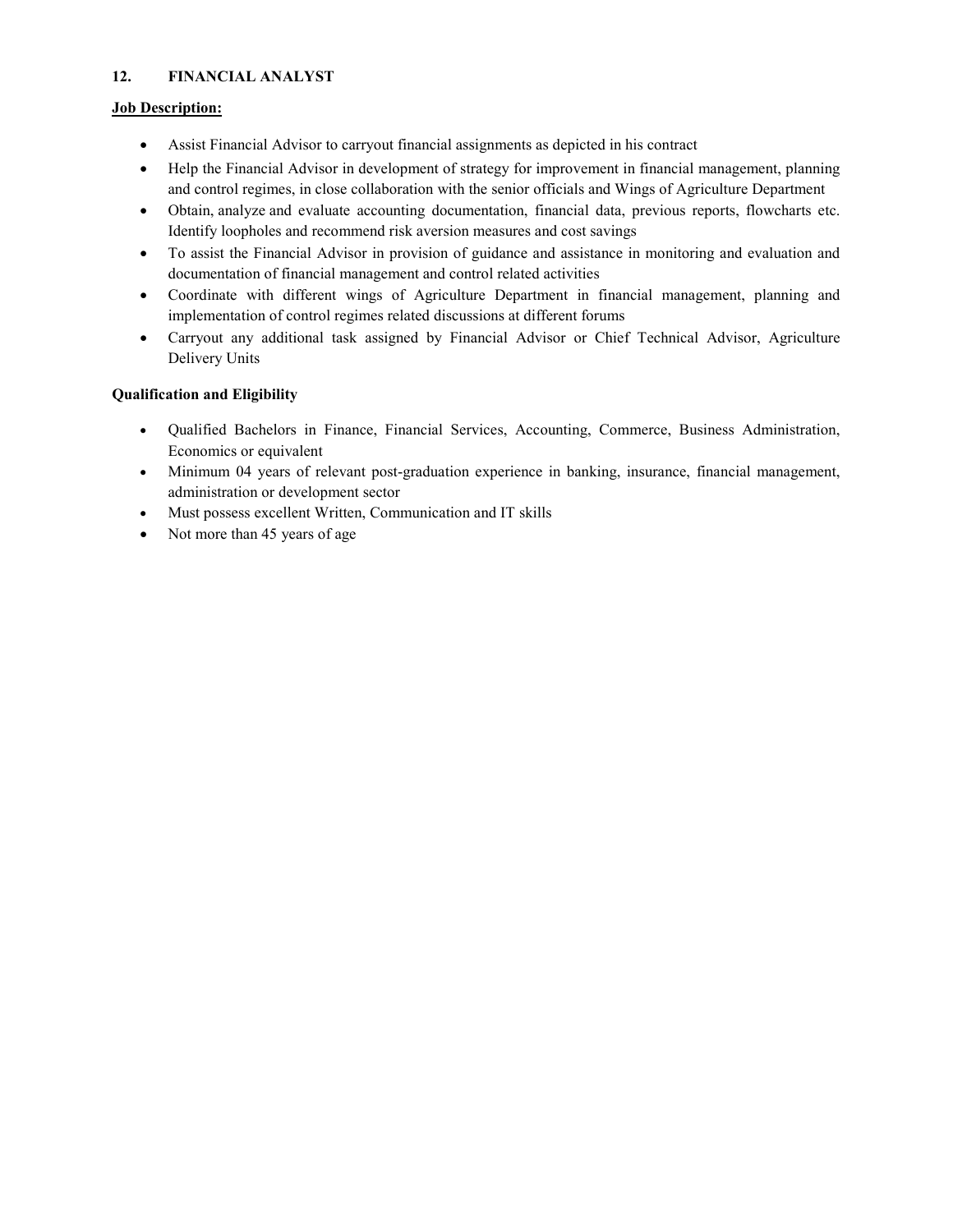# **13. DRIVER**

### **Qualification and Experience**

- Having valid computerized Driving License
- Must have domicile of Punjab province
- Must have matriculation certificate
- 03 of experience in government/semi government departments
- Bearing good character (shall attached character certificate with the application)